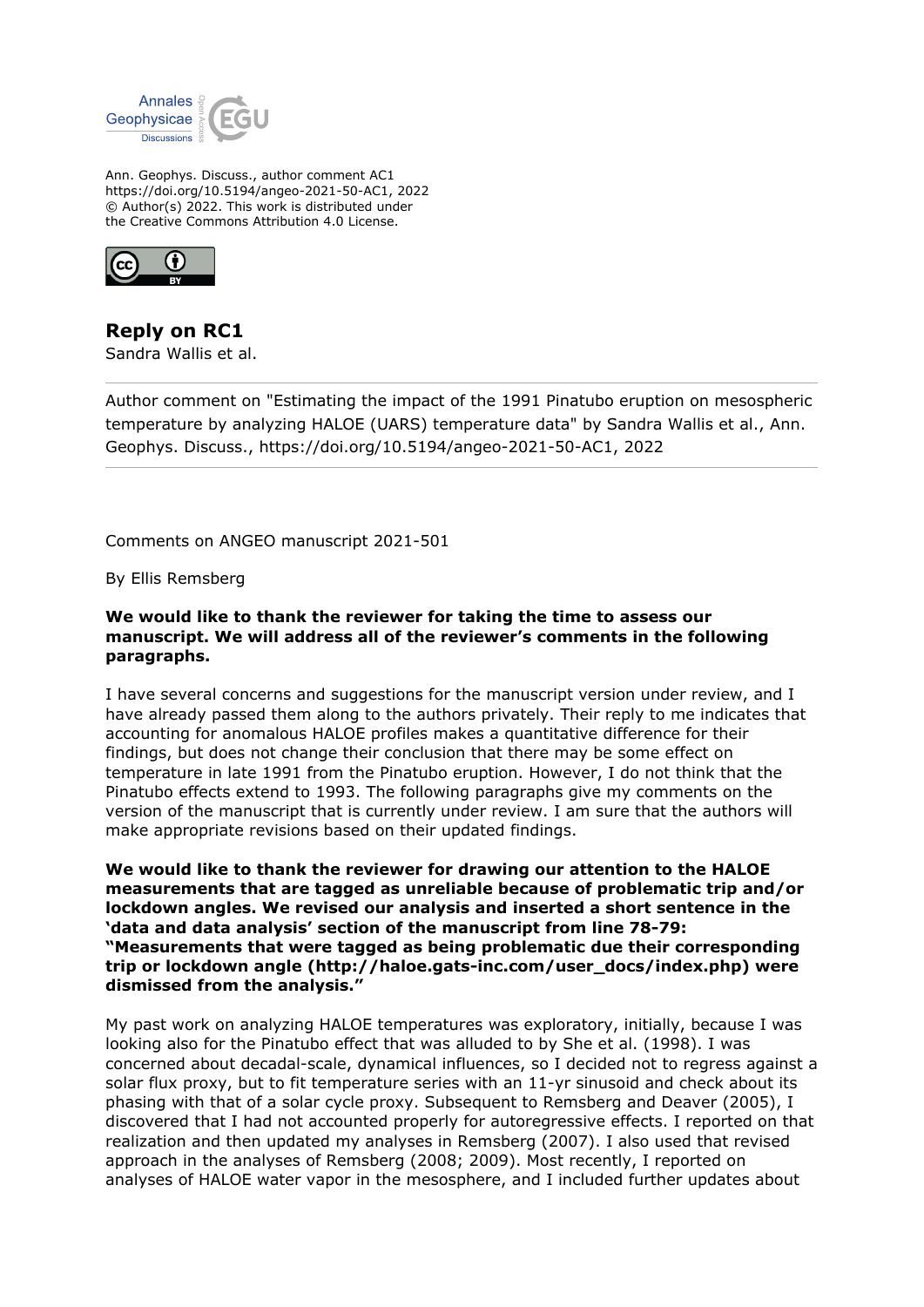HALOE temperature, as well (Remsberg et al., 2018). For that study, I included a regression term for a solar proxy (Lyman-alpha flux) and a dynamical term related to an ENSO proxy (MEI index), and I obtained a good fit to the H2O time series and an improved fit to the temperature time series. However, I did not include a volcanic aerosol proxy term because I did not see that one was indicated from the time series of the model/data residuals.

**We thank the reviewer for his comment on the necessity of a volcanic proxy to fit the HALOE temperature data. Our analysis hints to unusually high temperatures at the beginning of the time series only in some altitude/latitude segments of the mesosphere. These are the focus of this manuscript and seem to suggest a warming that might be related to the prior eruption of Mt. Pinatubo. We are nevertheless aware that no direct correlation between the Pinatubo eruption and a warming of the mesosphere was proven by our study, but that it might add a small contribution to the ongoing discussion in the community.**

After reading your manuscript, I re-analyzed HALOE temperature time series at 0.03 hPa in the manner of Remsberg et al. (2018), see Figure 1 below. In that paper I noted that there are so-called 'trip angle' biases in many of the SR profiles of November 1991 and April 1992; that problem is described in more detail on the GATS, Inc., HALOE Website homepage, including which profiles are not trustworthy. The regression analysis for Fig. 1 begins in October 1991 and includes SR and SS profiles at 37N +/- 7.5 degrees of latitude, which overlaps the sodium lidar station at Fort Collins (41N); you can compare them with that of Remsberg and Deaver (2005, Fig. 6). The response in Fig. 1 of HALOE  $T(p)$  to the Lyman- alpha flux proxy (max-min) is  $+1.8$  K, and the analyzed linear trend for  $T(p)$  is -2.4 K/decade.

## **We again thank the reviewer for bringing our attention to the existence of the trip and lockdown angle problem. We revised the data analysis (see answer given above).**

Figure 2 is my analysis for  $T(p)$  at 0.01 hPa or nearer to the sodium layer viewed by She et al. The response of  $T(p)$  to Lyman-alpha flux is  $+3.3$  K, but the linear trend is now weakly positive (+0.46 K/decade) although it is not significant. In addition, my analyzed coefficient for the ENSO index is 0.86 K/MEI index, and it is highly significant. This pressure altitude of 0.01 hPa is where the dissipation of gravity waves (and the phase of ENSO) may be affecting temperature. Again, my regression model fits the data well, even during the year or so following the Pinatubo eruption.

Finally, Figure 3 is an "image" of the longitude/pressure cross section for SS profiles on 15 December 1991 at 38N latitude. Note that HALOE viewed this latitude only about once every month or so. You may access and view similar images at the HALOE Website by clicking on 'Browse images' on the left menu of the homepage, and then selecting from the next pop-up page, a longitude/pressure plot, the parameter of interest (temperature), the months of a given year, and whether you wish to look at SS and/or SR scans. When you make your request at the bottom of that Webpage, the list of days that you asked for appears along with their mean latitude; clicking on one particular day then allows you to view more images. I show Fig. 3, so that you will see that there was a region of warm temperatures (225 K) near 0.01 hPa and about 270 E longitude ( $\nu$ Ft. Collins). There is also a pronounced zonal wave-1 in  $T(p)$  at this pressure level (see the cold values of  $\sim$ 200K near 60E). To my mind, this longitudinal variation in T(p) indicates effects from the interaction of planetary waves with gravity waves in the upper mesosphere. It may be that there is an indirect connection with the Pinatubo event, too, wherein its aerosol layers have altered slightly the meridional T(p) gradient of the lower stratosphere and allowed for a redirection of the transmission of gravity waves to the mesosphere. On the other hand, transport times and radiative relaxation rates are short in the upper mesosphere,